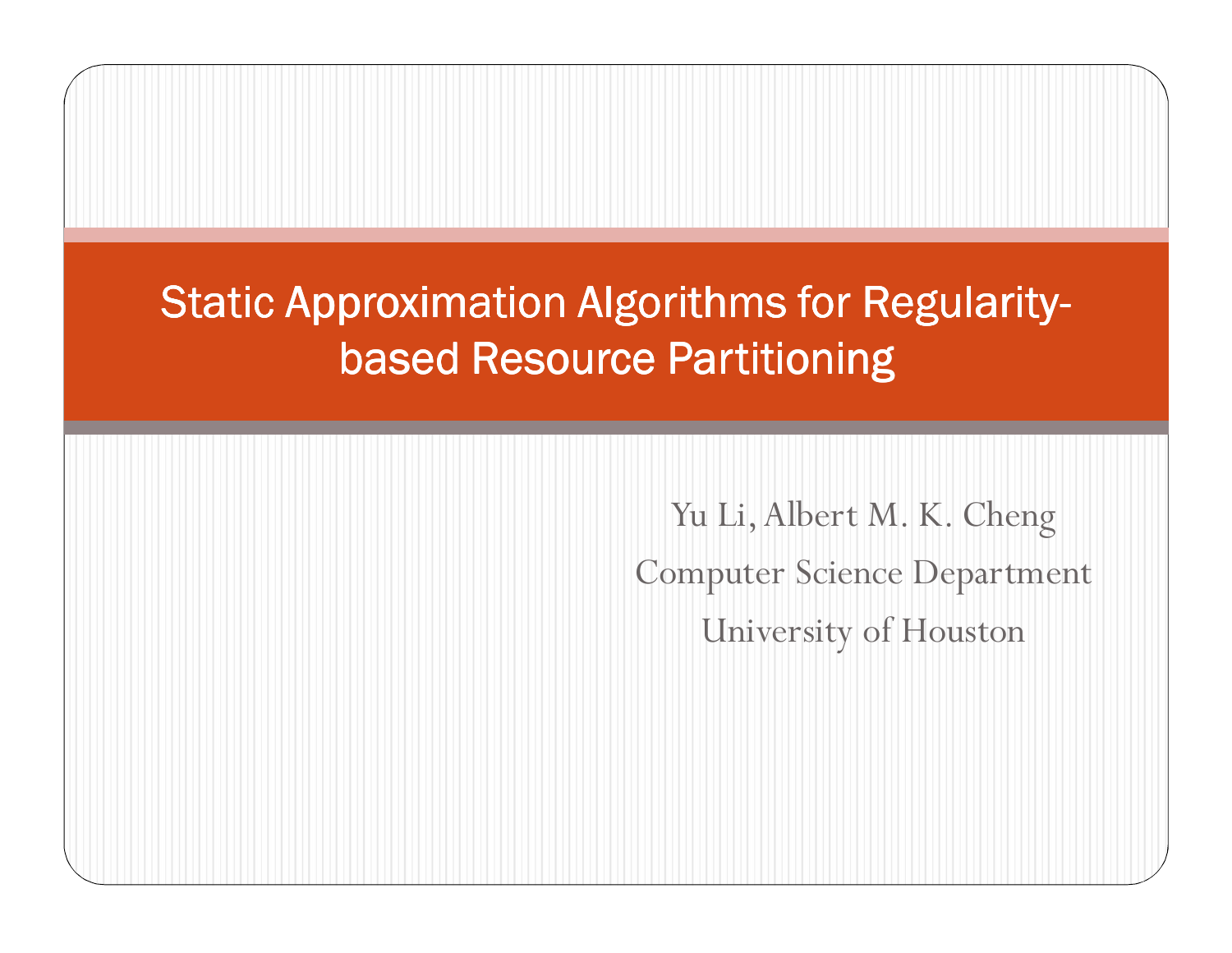### **Motivation**

- Deploying real-time systems on powerful modern hardware causes **low resource utilization**
- Integrating multiple real-time systems onto one single <sup>p</sup>latform via **hierarchical real-time scheduling (HRTS)**  techniques



2 University of Houston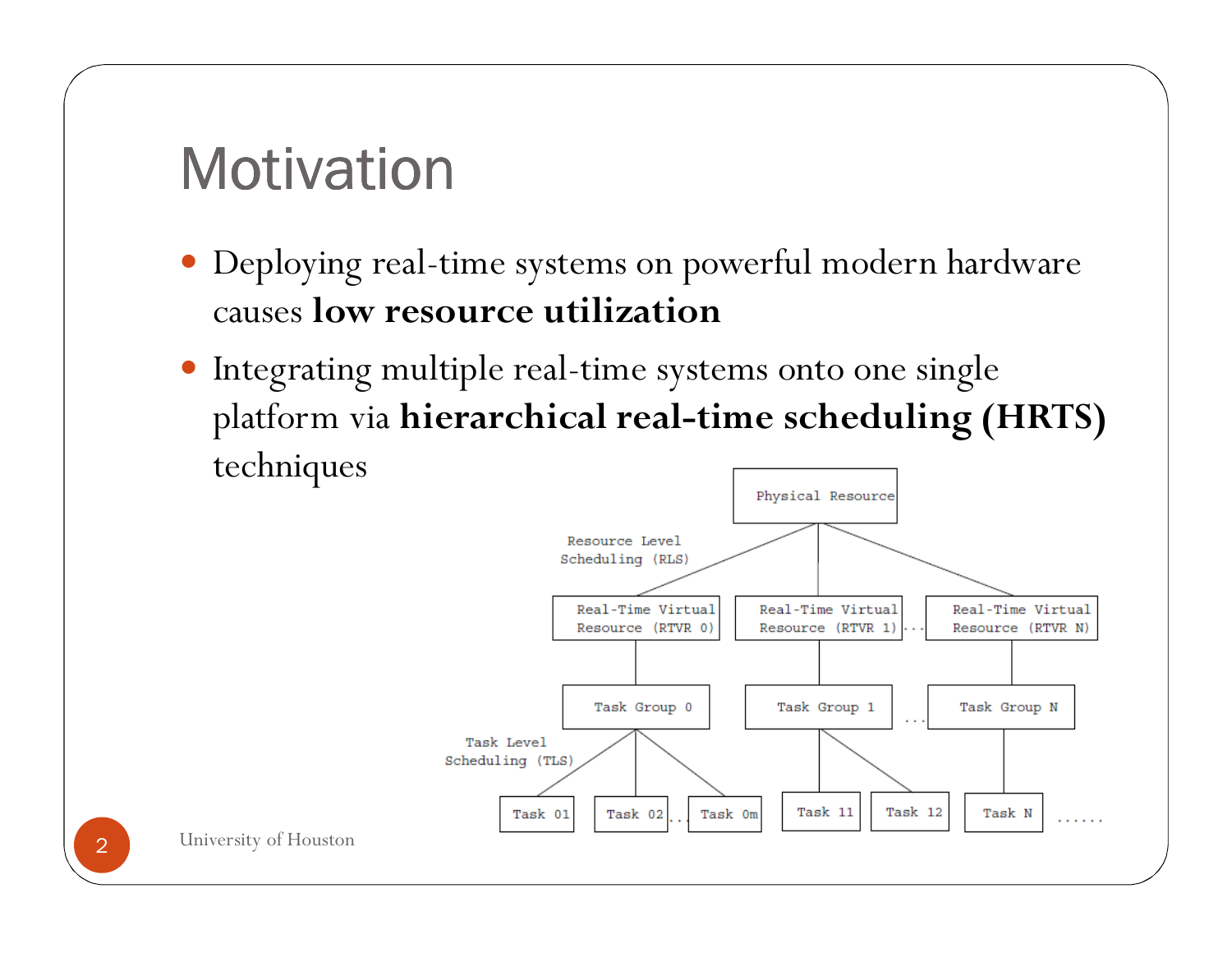### Key Problem of HRTS

 How to define the specification of the Real-Time Virtual Resource (RTVR)?

1. The Manner of Resource Partitioning

2. The Real-time Guarantee of RTVRs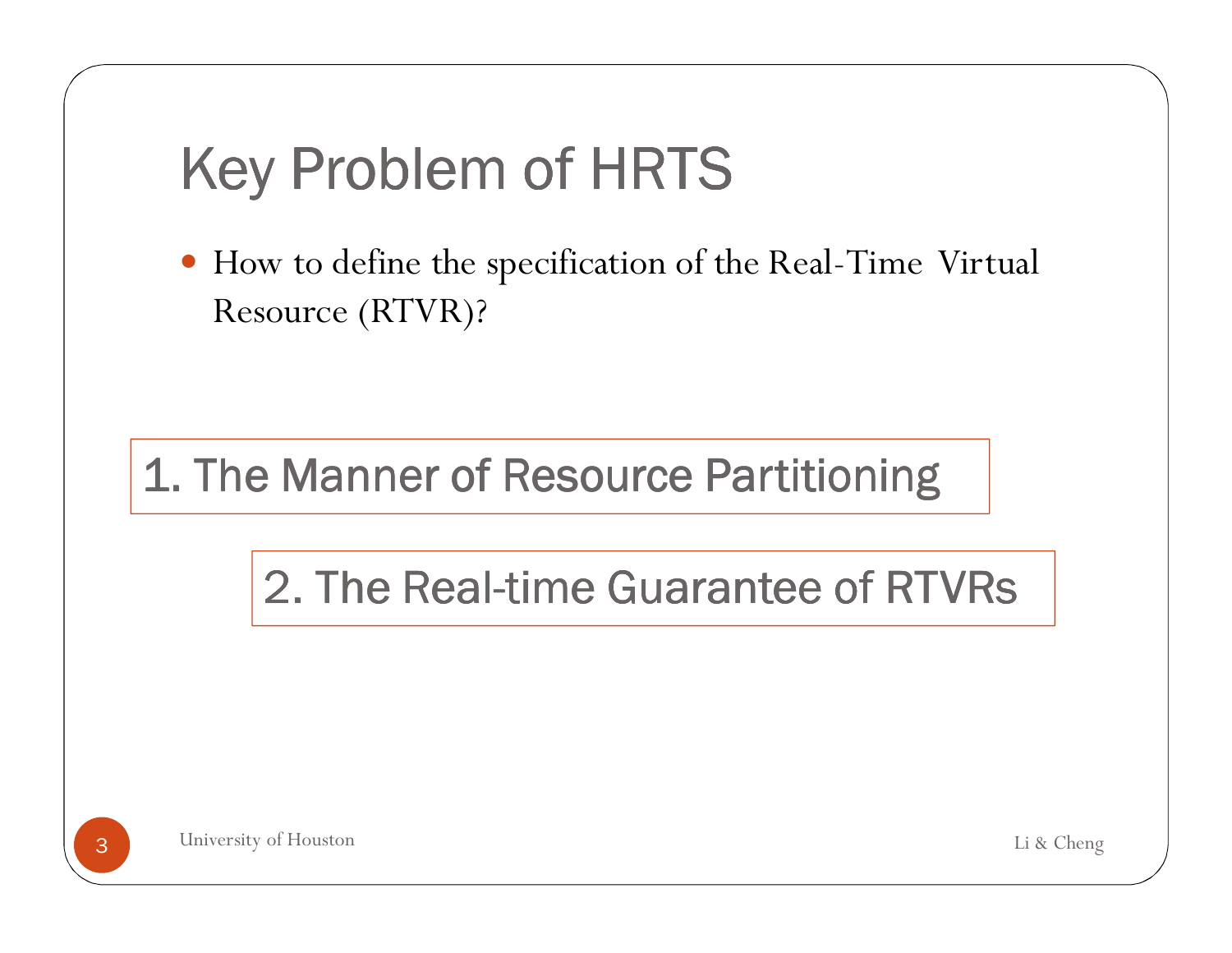### **Difficulty**

#### **Higher Resource Utilization**

#### **V.S.**

#### **Better Real-time Guarantee**

University of Houston4 University of Houston Li & Cheng

4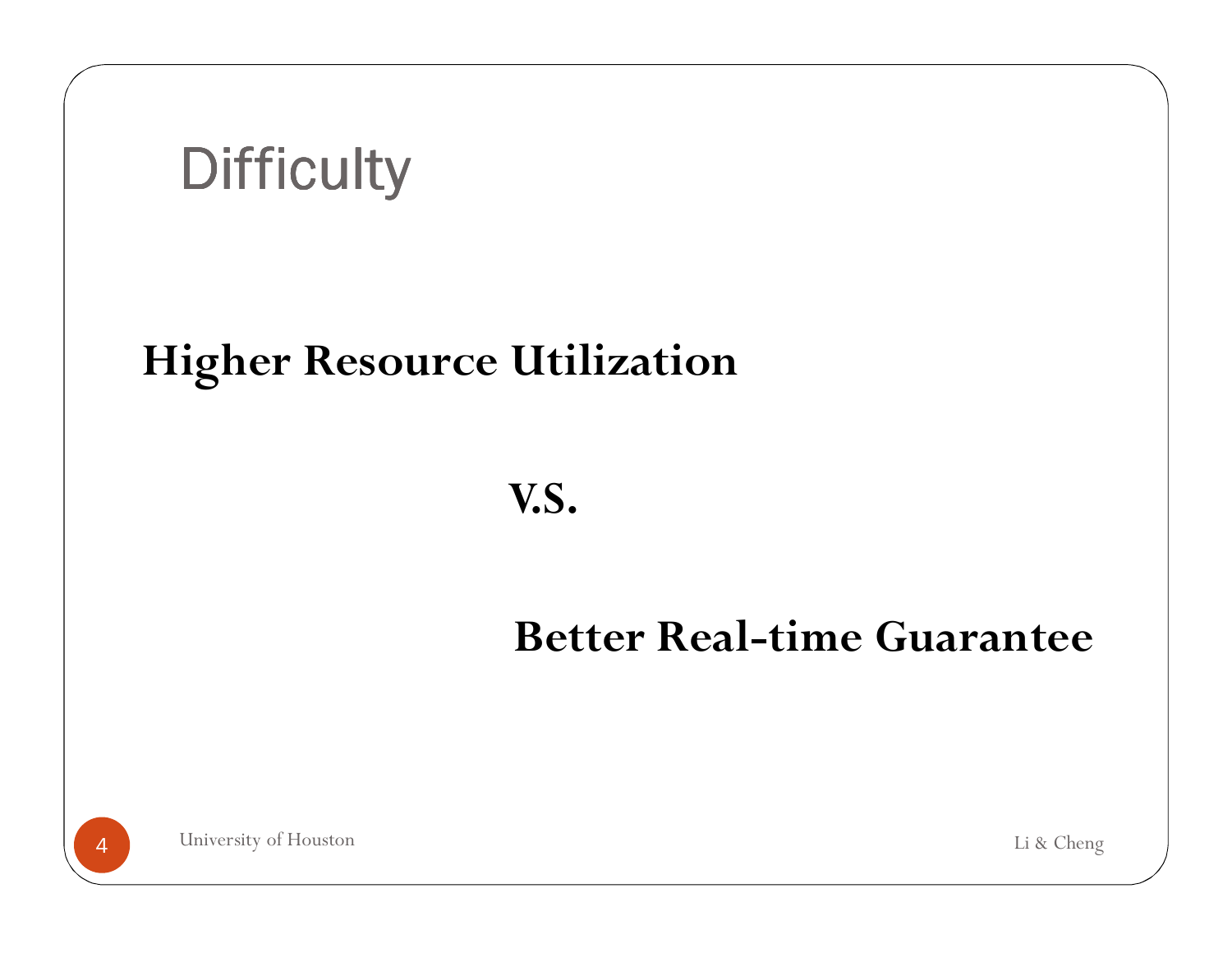### Other HRTS Technologies

## **The Bounded-Delay Model** (Mok & Feng)

- A clean separation
- No effective scheduling algorithm

### **The Periodic Model** (Shin & Lee)

- Easy for scheduling
- Poor resource utilization
- **The EDP Model** (Easwaran, Anand & Lee)
	- Higher resource utilization
	- Only work on single-resource platforms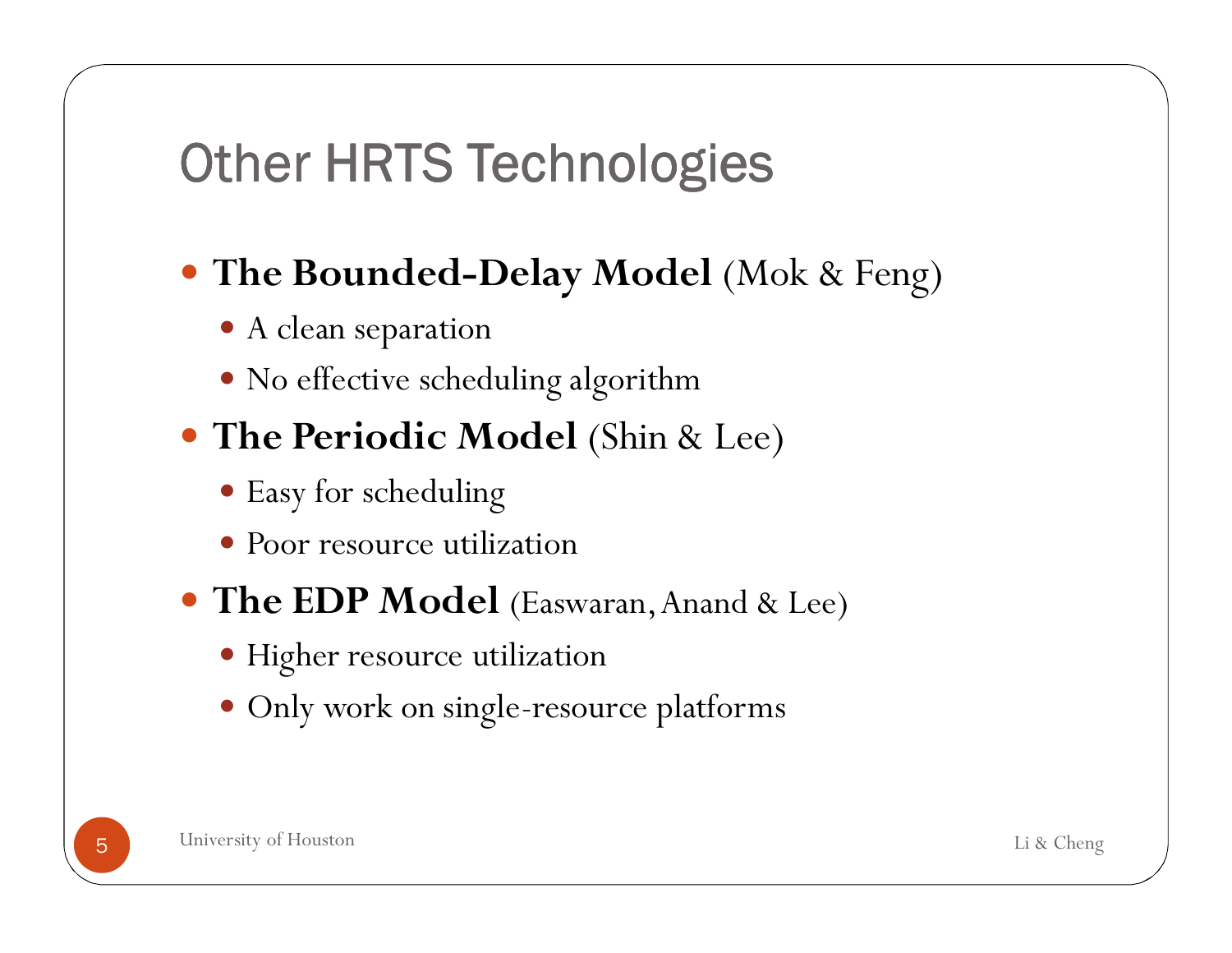### Approximation Methodology

- Partition resources by a *quantum* size
	- Bound context-switch overhead
	- Simplify real-time scheduling
- Round the weight of RTVRs by a static boundary sequence
	- Help find effective scheduling algorithms
- Bounded worst-case utilization loss
- High average performance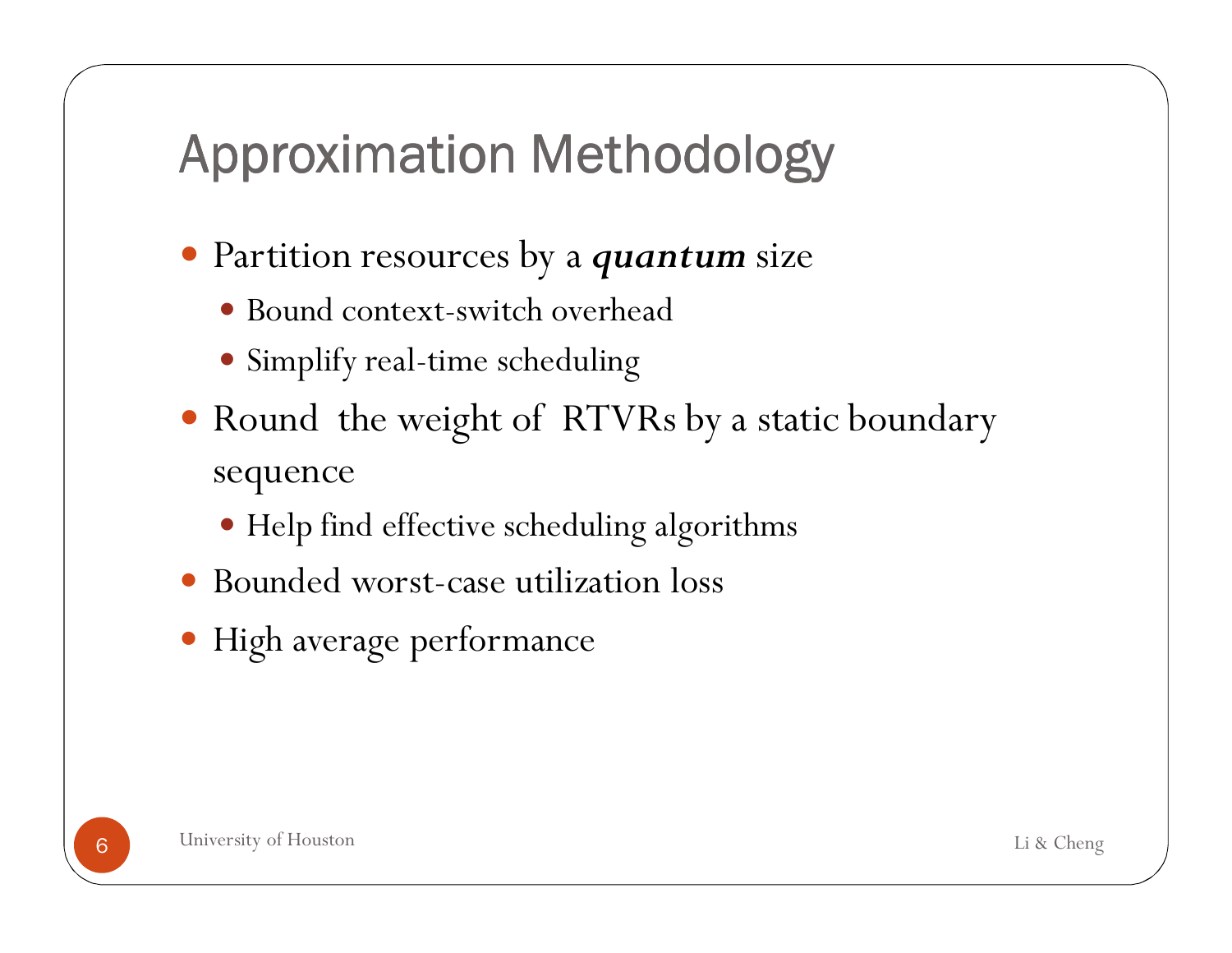### Regularity-based Resource Model– Feng & Mok <sup>2003</sup>

- Work in integral-number domain
- A resource partition is defined as (*<sup>α</sup>,<sup>k</sup>*), where *<sup>α</sup>* is the availability factor (weight), and integer *<sup>k</sup>* is the supply regularity (deviation range of actual resource allocation)



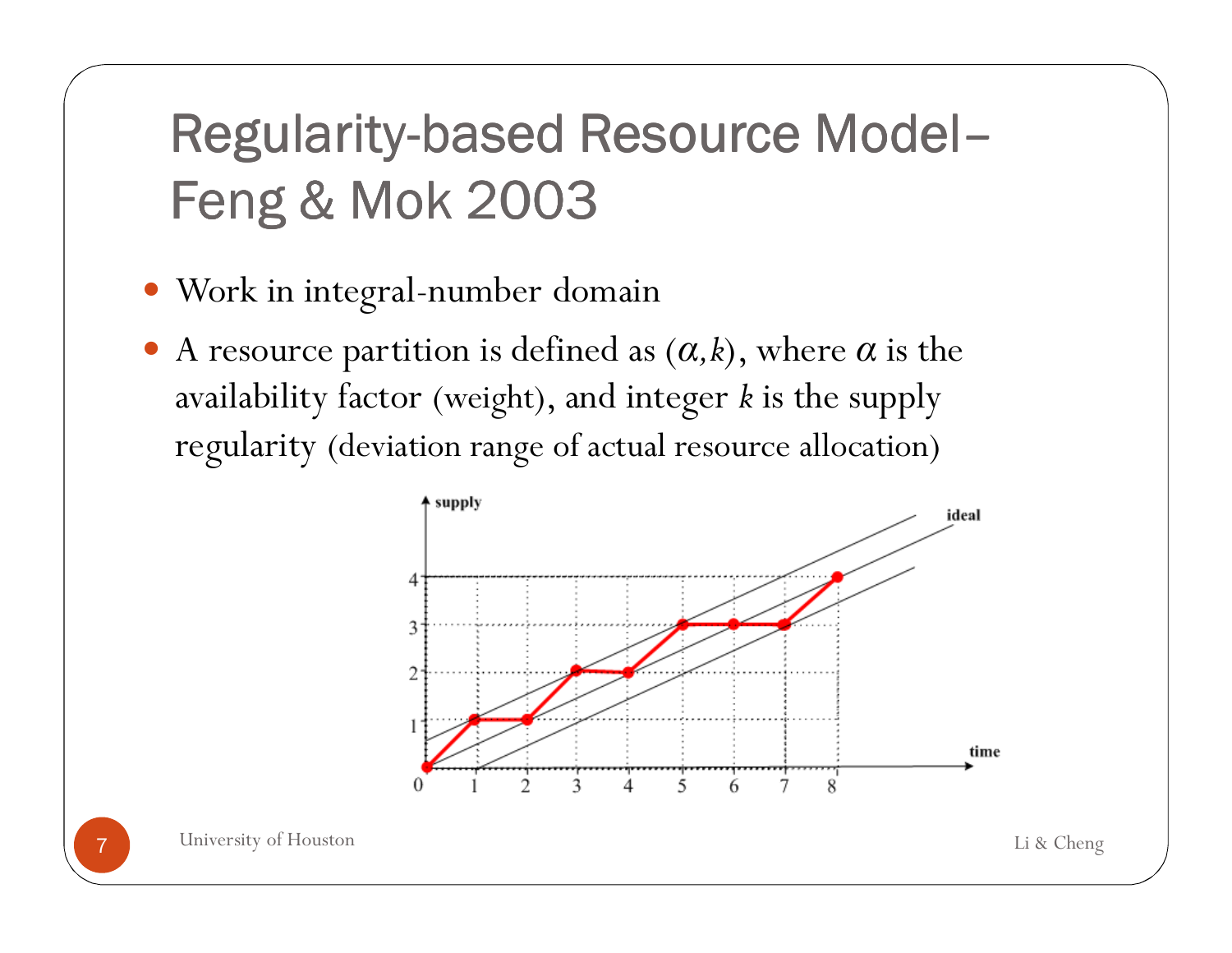### Regularity-based Resource Partitioning Problem

Given a set  $\{(a_i, k_i)\}$ ,  $1 \le i \le n\}$  as the availability factors and supply regularities of *n* resource partitions, can they be scheduled on a physical resource (single-resource or uniform multi-resource) ?

Definition: A Regular Partition is a partition with supply regularity of 1. A *k*-Irregular Partition is a partition with supply regularity of *k* where *k*>1.

8 University of Houston **8** University of Houston Li & Cheng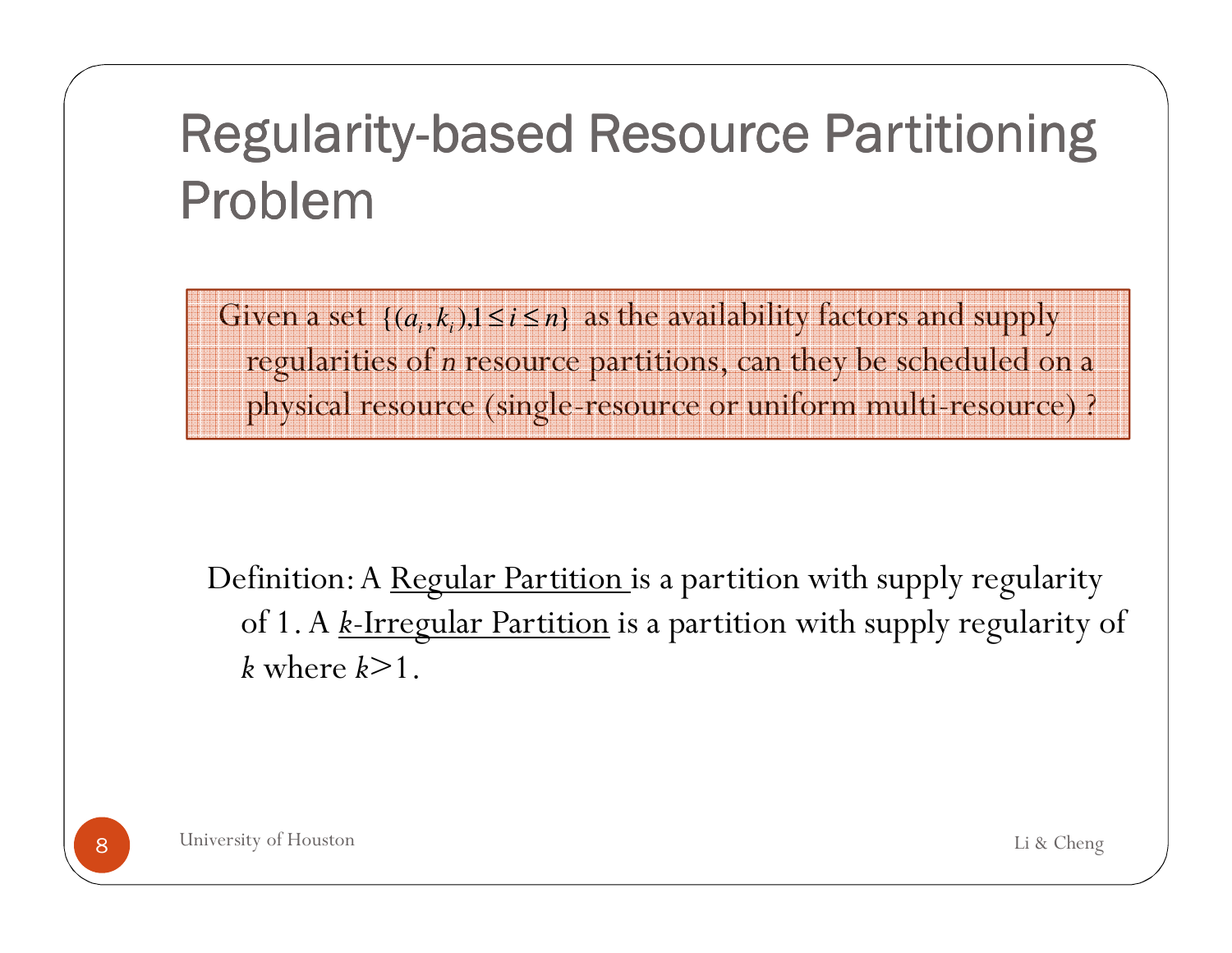# AAF-based Scheduling

- Convert irregular partitions to regular partitions
	- When *<sup>k</sup>* regular partitions are combined together, they form a partition with supply regularity of *<sup>k</sup>*
- $\bullet$  Round availability factors by the powers of 0.5
	- Boundary sequence is <1, 0.5, 0.25, 0.125, …>
- Function AAF(*<sup>α</sup>,<sup>k</sup>*): Adjusted Availability Factor
	- AAF(0.67, 2) =  $0.5 + 0.25$
	- AAF(0.67, 3) =  $0.5 + 0.125 + 0.0675$
	- AAF(0.75, 2) = AAF(0.75, 3) =  $0.5 + 0.25$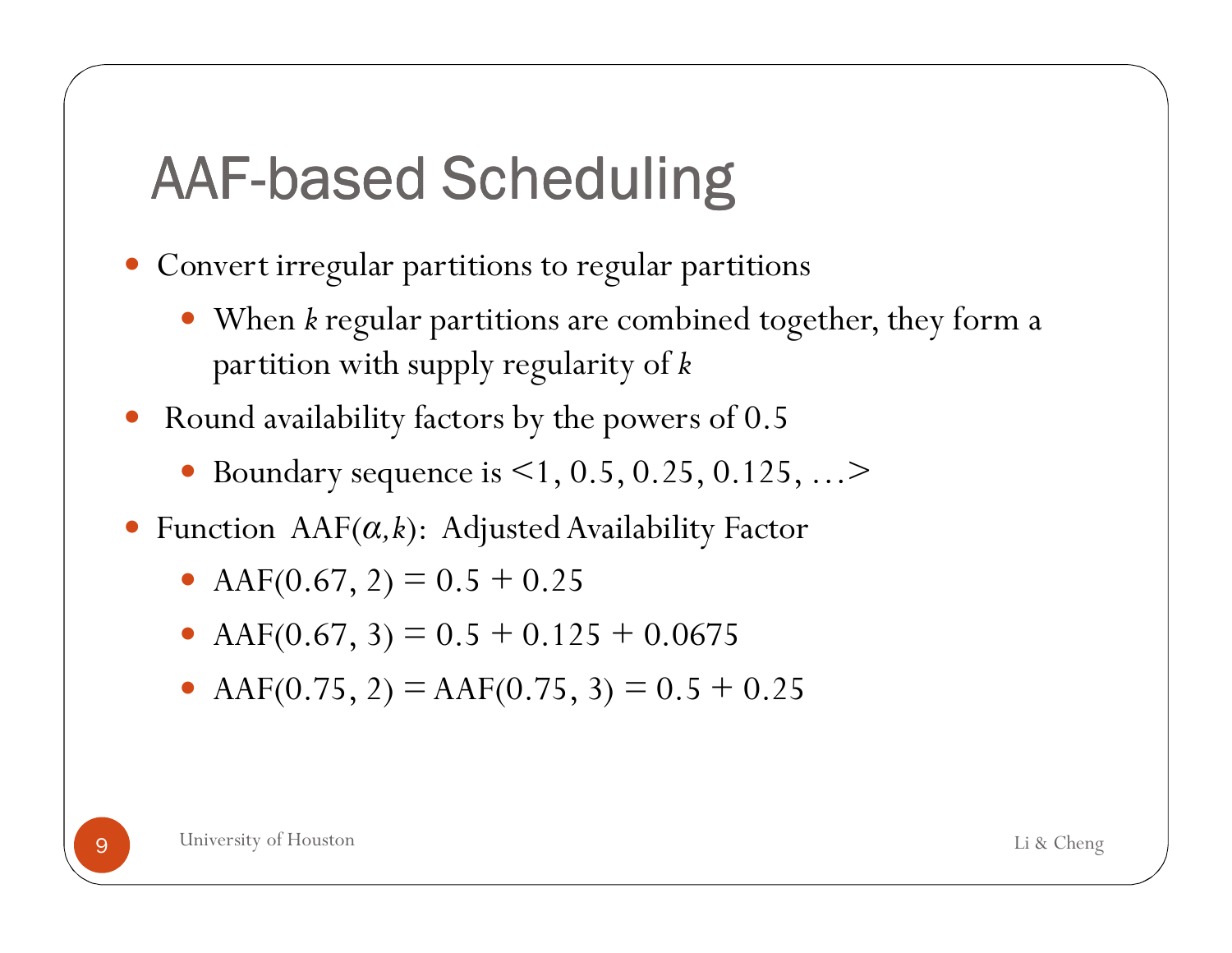# AAF-Single (Feng & Mok)

- Only work in single-resource scenario
- $\bullet$ • Given a set  $\{(a_i, k_i), 1 \le i \le n\}$  as the availability factors and supply regularities of n regular or irregular partitions, they are schedulable on a single-resource if

# $\sum_{i=1}^{n} AAF(\alpha_i, k_i) \leq 1$

 $\bullet$ Example:  $\{(0.3, 2), (0.24, 1), (0.42, 3)\}\$ is the set of availability factors and supply regularities of P1, P2, P3

```
P1 \quad 0, 4, 8, 12\overline{7}P1, AAF(0.3, 2) = 0.25 + 0.0675P2 \quad 1, 5, 9, 13P2, AAF(0.24, 1) = 0.25P3, AAF(0.42, 3) = 0.25 + 0.125 + 0.0675P3 2, 6, 10, 14 | 3, 11 | 15
10 University of Houston
C University of Houston Li & Cheng
```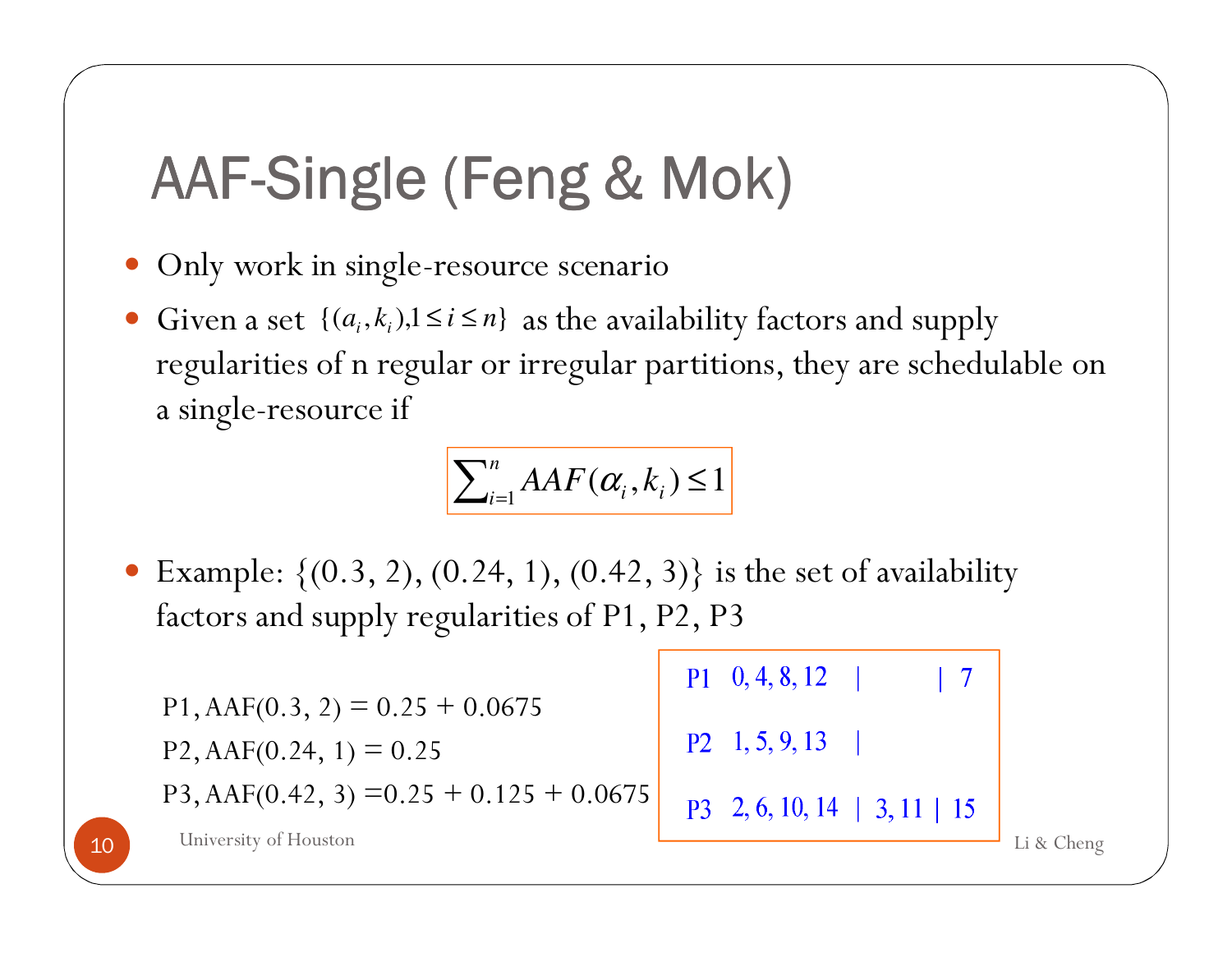### AAF-Multi (Li, Cheng & Mok)

AAF-Single does not work in multi-resource scenario



 AAF-Multi:irregular partitions are converted to **sub-regular partitions** instead of regular partitions

$$
\sum_{i=1}^{n} AAF(\alpha_i, k_i) \leq m
$$

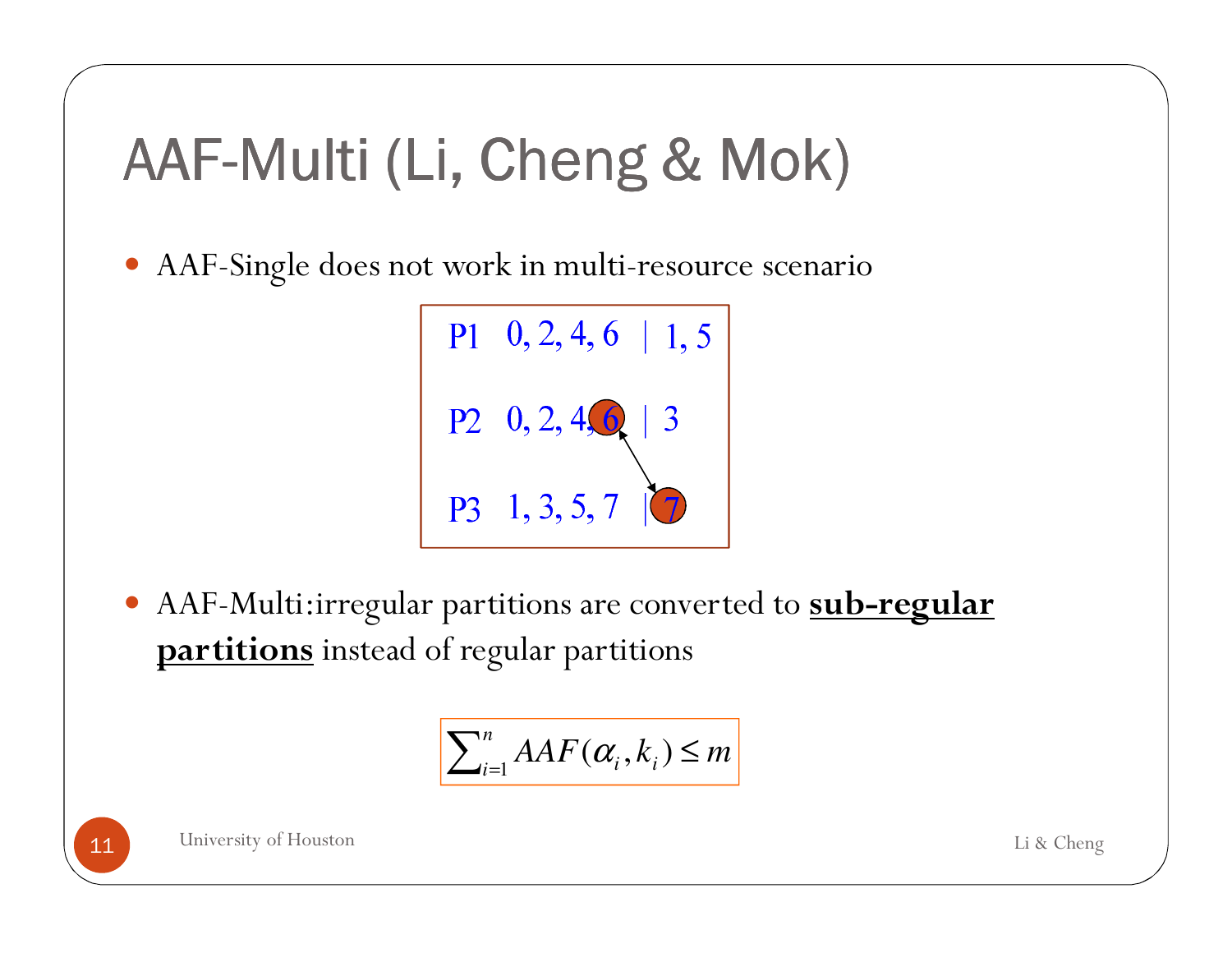## Cons of AAF-based algorithms

- $\bullet$  Convert one irregular partition to multiple regular/sub-regular partitions
	- Regular/sub-regular partitions require more restricted timing constraint than irregular partitions
	- Overlap problem in multi-resource scenario
- Boundary sequence is  $\leq 1, 0.5, 0.25, 0.125, ...$ 
	- Not dense enough?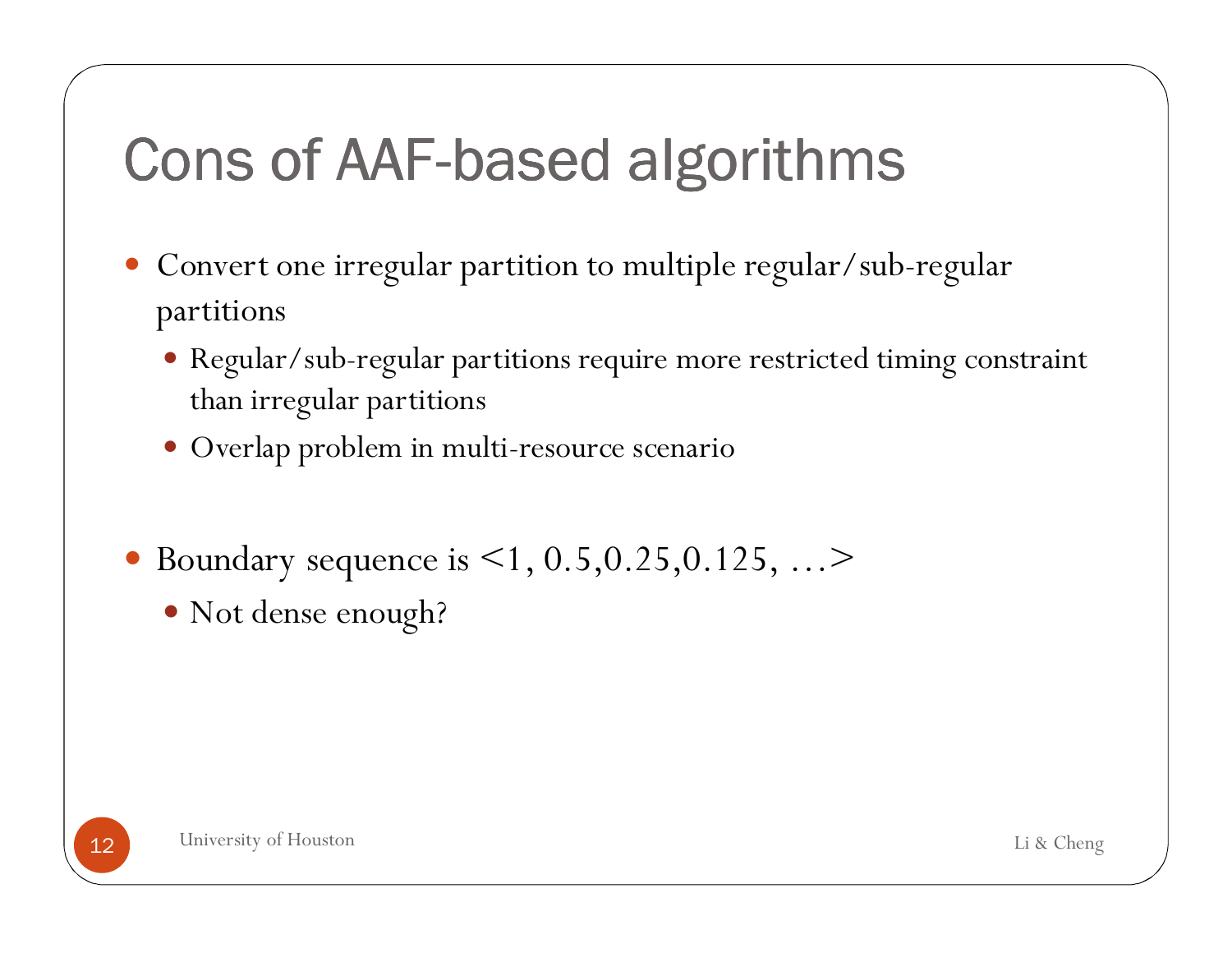### Involve Pfair for Irregular Partitions

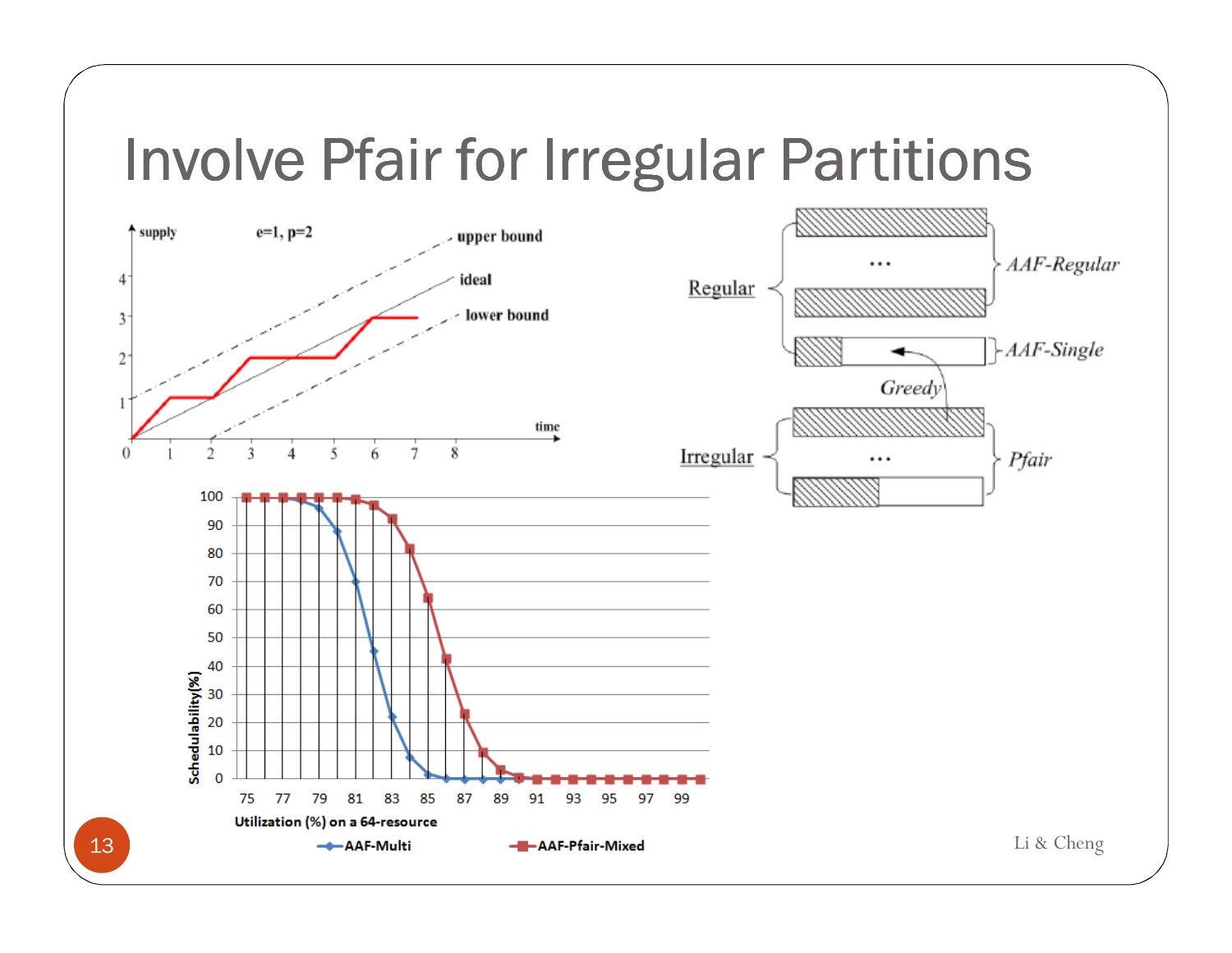### Pros of Pfair-Mixed

- Improve the resource utilization
	- Pfair has no utilization loss
	- Greedy mitigates the resource wasting problem due to the partitioned strategy
- Eliminate the overlap problem on irregular partitions
	- Do not divide them any more

Given  $\langle \alpha_1, \alpha_2, \ldots, \alpha_n \rangle$  as the availability factors of *n* regular partitions, can they be scheduled on a multi-resource platform?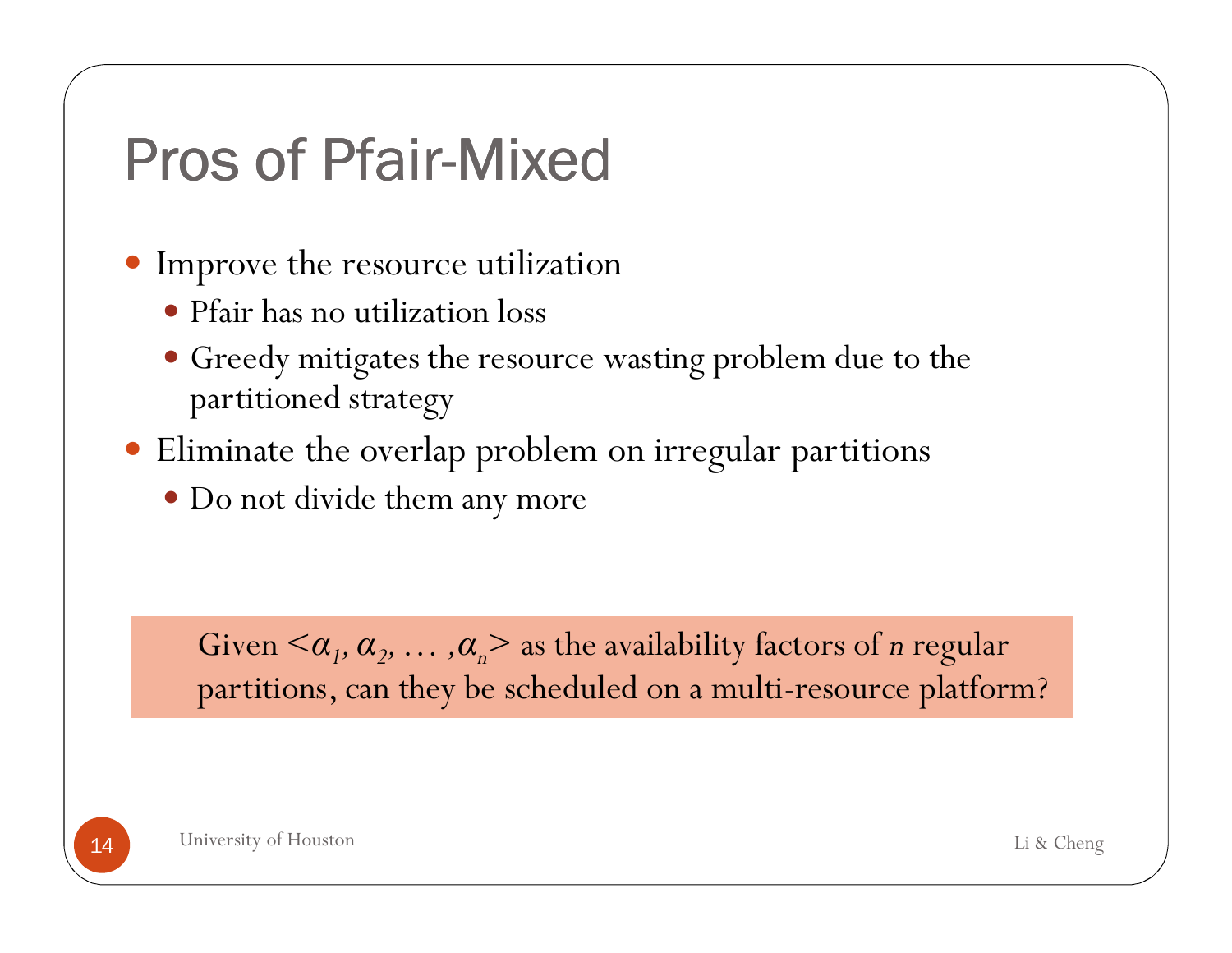### Approximating Boundary Sequence (ABS)

- Definition: a rational number sequence  $\langle b_1, b_2, b_3, \ldots \rangle$ , where  $\forall i$  $> 0, 1 > b_i > b_{i+1} > 0$ ,  $\lim b_n = 0$  if  $n \to \infty$
- A <u>Static Approximation Algorithm</u> (SAA) adjusts each availability<br>factor to the closest greater or equal value in a specific ARS factor to the closest greater or equal value in a specific ABS

The <u>Approximating Function</u> of an ABS  $\mathbf{B} = \langle b_1, b_2, b_3, \ldots \rangle$ for  $\alpha \in (0,1)$  is

 $R(B, \alpha) \equiv b_{i-1}$  when  $b_i \leq \alpha \leq b_{i-1}$ , where  $b_0 \equiv 1$ ;  $b_{|\mathcal{B}|+1} \equiv 0$  if  $\mathcal{B}$  is finite.

15 University of Houston 5 University of Houston Li & Cheng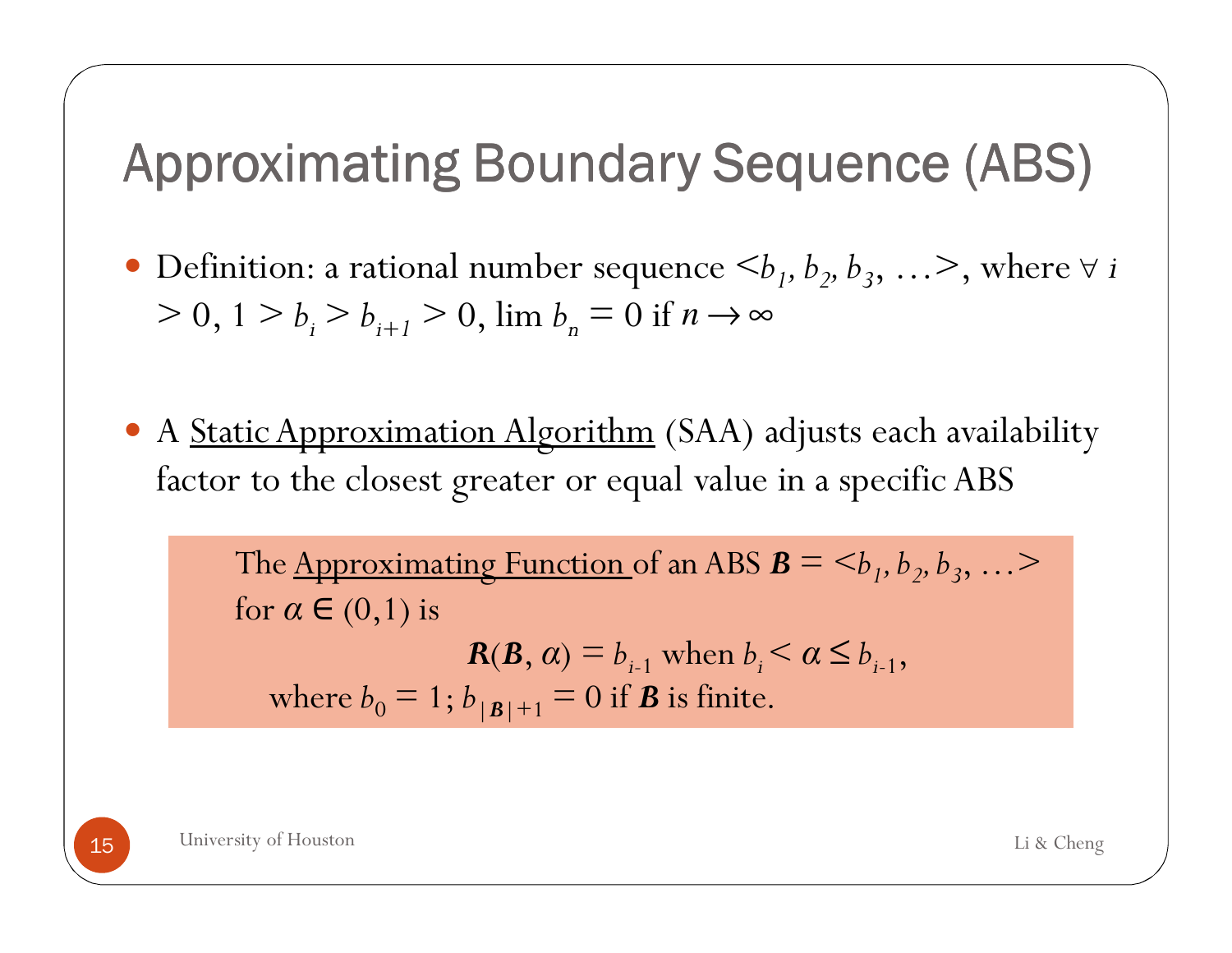### Feasibility of ABS

- An ABS *B* is **feasible** if and only if  $\forall \lt \alpha_1, \alpha_2, ..., \alpha_n \gt$  as the availability factors of  $\overline{n}$  time regular partitions, they are schedulable on  $m = \lceil \sum_{i=1}^{n} R(B, \alpha_i) \rceil$  time resources after being approximated by *B*. *n* $\hat{m} = \sum_{i=1}^{n} R(B, \alpha_i)$ 
	- For convenience, we derive directly that  $\langle \alpha_1, \alpha_2, ..., \alpha_n \rangle$  is (un)schedulable under *B*.

#### **Goal: Find optimal feasible ABS**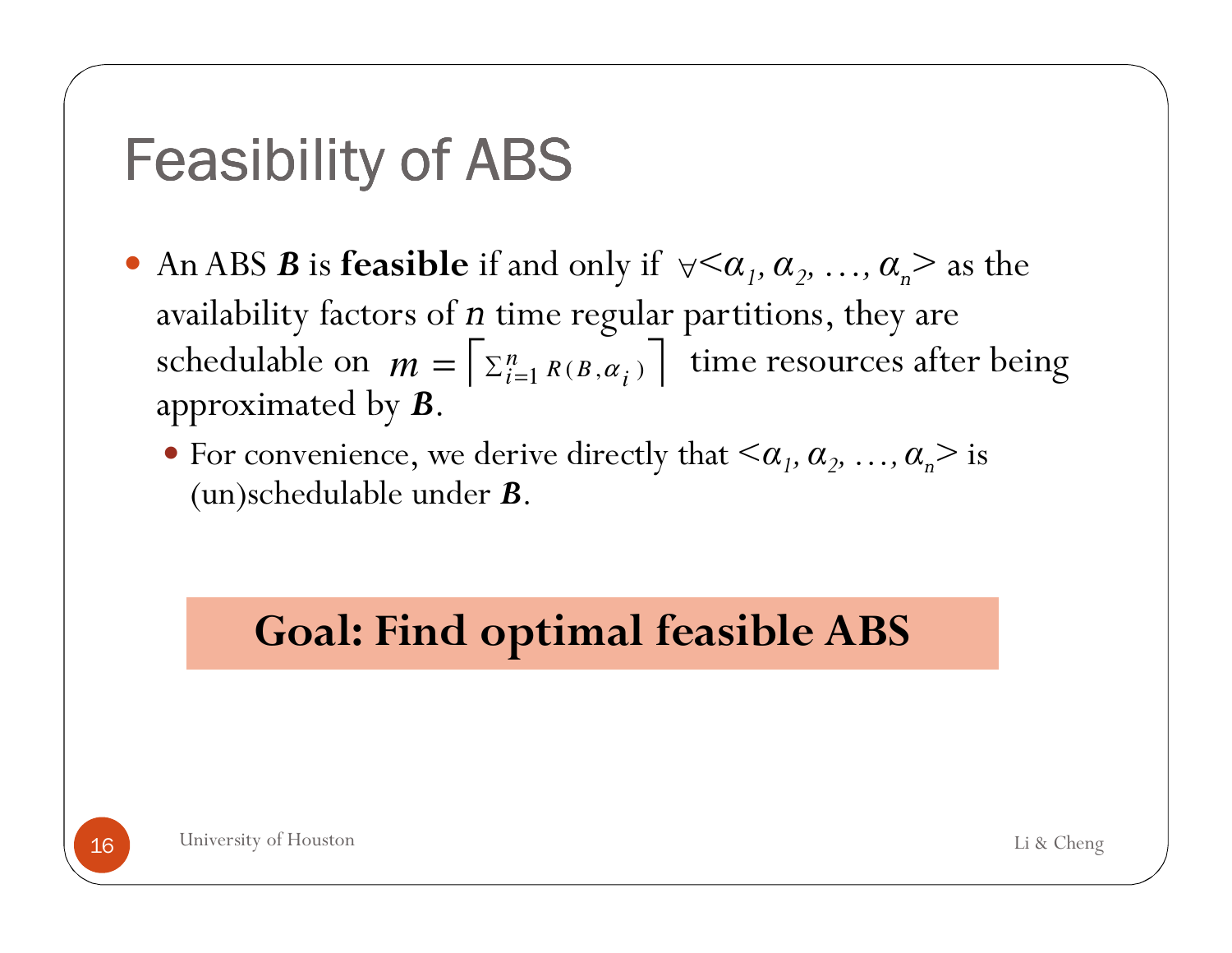# ABS: Schedulability Bound - Y(*B*)

- If a feasible ABS *B* is finite,  $Y(B) = 0$ .
- If a feasible ABS  $\mathbf{B} = \langle b_1, b_2, b_3, \ldots \rangle$  is infinite,  $\mathbf{Y}(\mathcal{B}) \equiv \min\left\{b_{i+1}/b_i : i \geq 0\right\},$ where  $b_0=1$ .

#### **Any finite ABS is not optimal**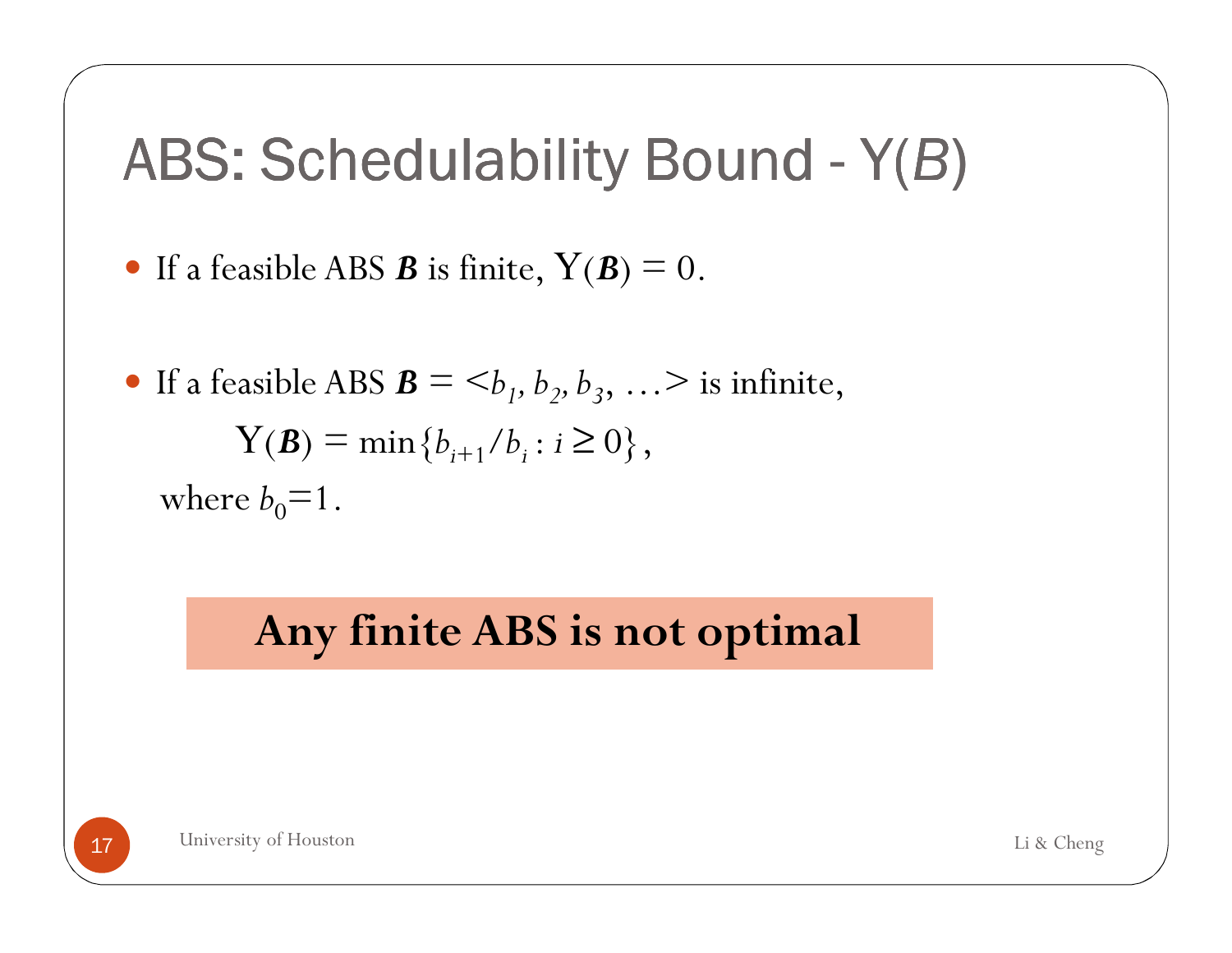### ABS: Average Resource Utilization

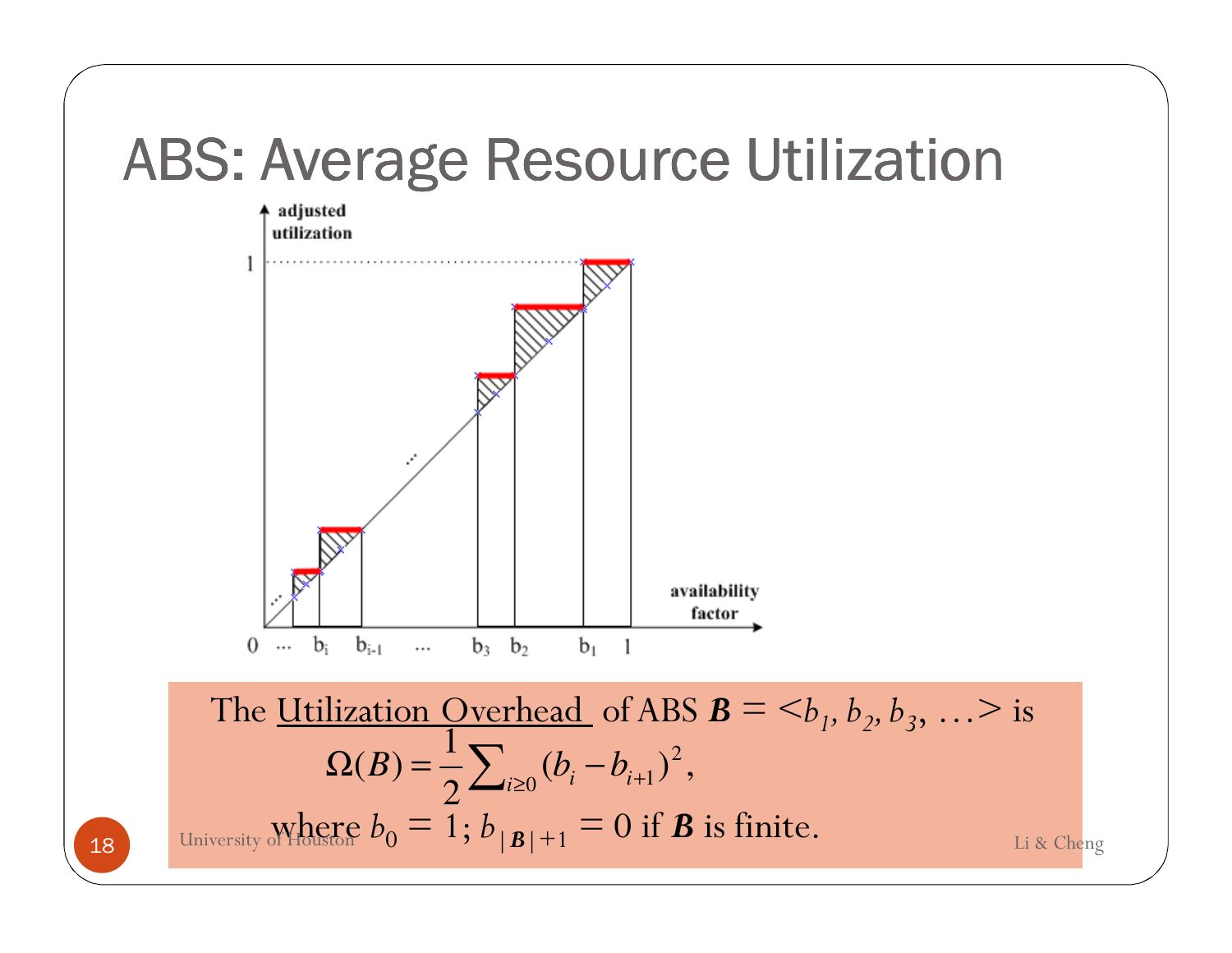### ABS: Standard Regular Partition

- A regular partition is uniquely determined by its availability factor except for the offset.
	- Standard Regular Partition:  $T_0(p, q)$
	- $\bullet$  General Regular Partition:  $T(p,q,\delta)$

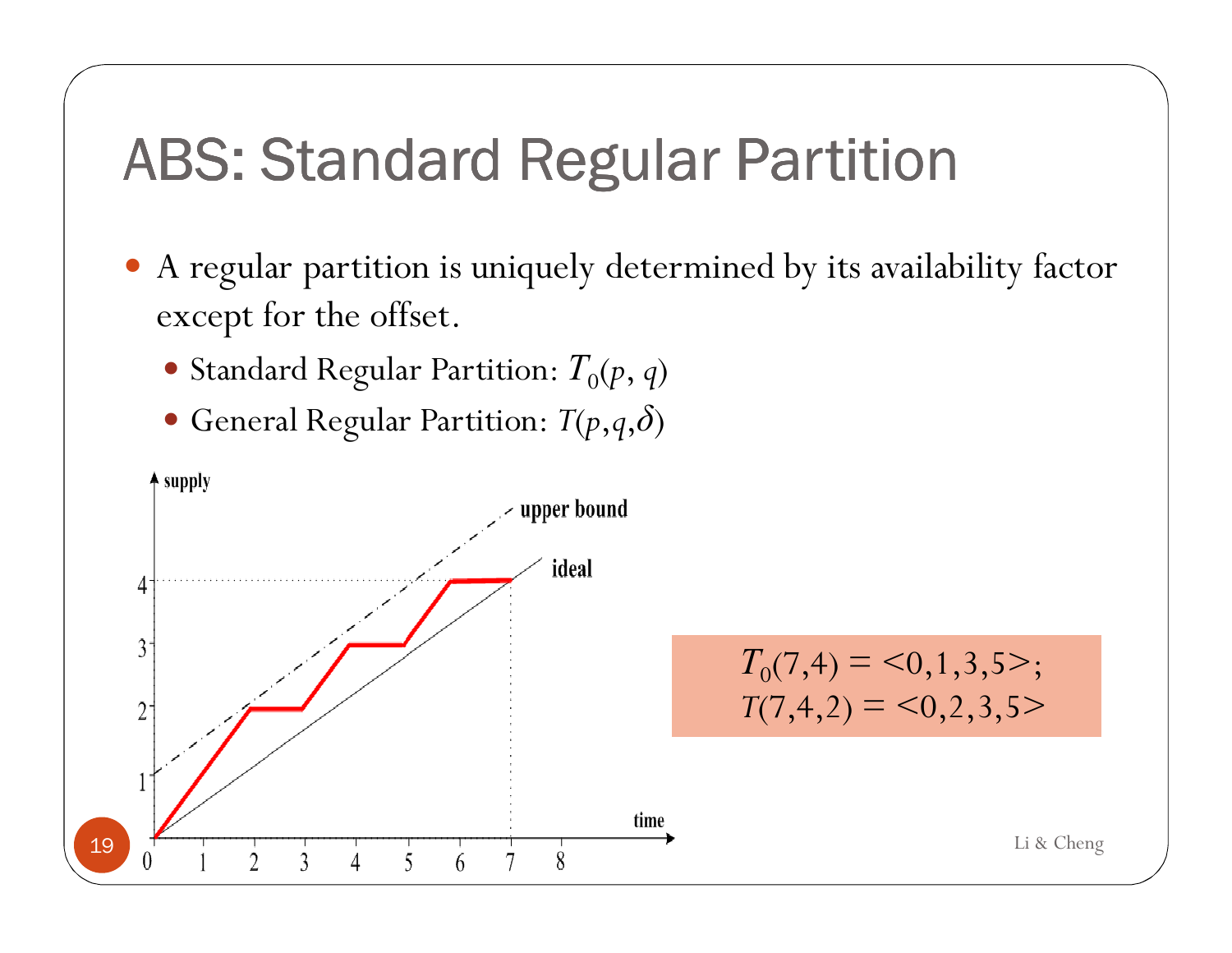### ABS: Split Regular Partitions

 $\bullet$  If *T*(*p*, *r*,  $\delta$ ) ⊂ *T*<sub>0</sub>(*p*, *q*), where *q*+*r*< *p* and *r*<*q*<2*r*, then  $\exists$  *n* > 0,

$$
\frac{q}{p} = \frac{2n+1}{4n+3}; \frac{r}{p} = \frac{n+1}{4n+3}.
$$

• If  $p \geq 3q$  and  $r \leq q \leq 2r$ ,  $T(p, r, \delta)$  ⊂  $T_0(p, q)$  is impossible.

 $T(20,7,\delta)$  is not a subsequence of  $\; T_0(20,10) \;$ for any *δ*∈[0,20).

 $\forall$   $p \ge 6$  but  $p \ne 7$  ,  $T(p,2,\delta)$  is not a subsequence of  $\, T_0(p,3)$  for any  $\delta \mathsf{E}[0,p).$ 

20 University of Houston **O** University of Houston Li & Cheng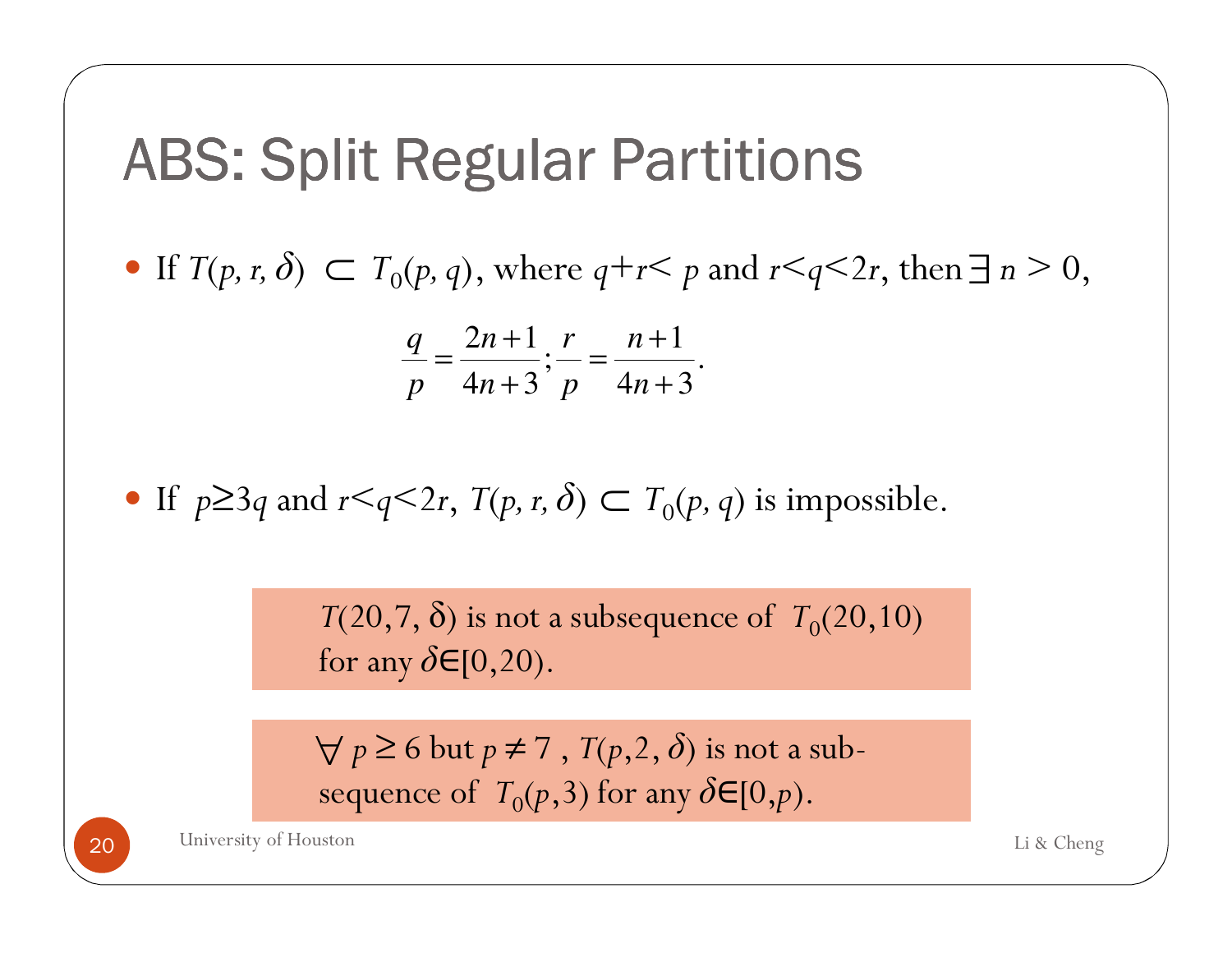### ABS: Schedulability Bound Theorem

**The Schedulability Bound of any feasible ABS is not greater than one-half.**

**Proof:** 
$$
\mathbf{B} = \langle b_1, b_2, b_3, \ldots \rangle
$$
,  $b_1 = q/p$  (*p* and *q* are co-prime). \n\n $\exists m, n > 0, m * p = n * q + 1.$  \n\nIf  $Y(\mathbf{B}) > 0.5$ , then  $\forall i \geq 0, \frac{b_{i+1}}{b_i} > 0.5$ , where  $b_0 = 1$ . \n\nHence,  $p \geq 3$ , and  $\exists j, b_j \in (\frac{1}{2p}, \frac{1}{p})$ . \n\n $\langle b_1, b_1, \ldots, b_1, b_j \rangle$  with *n* times  $b_1$  is unscheduledable under \n\n**B.** \n $(n * b_1 = m - 1/p)$  \n\nThis is the following. \n\nThis is the following. \n\nThis is the same as follows:\n\n
$$
\begin{aligned}\n\mathbf{B} \cdot \mathbf{B} &= \frac{1}{p} \mathbf{B} \\
\mathbf{B} \cdot \mathbf{B} &= \frac{1}{p} \mathbf{B} \\
\mathbf{B} \cdot \mathbf{B} &= \frac{1}{p} \mathbf{B} \\
\mathbf{B} \cdot \mathbf{B} &= \frac{1}{p} \mathbf{B} \\
\mathbf{B} \cdot \mathbf{B} &= \frac{1}{p} \mathbf{B} \\
\mathbf{B} \cdot \mathbf{B} &= \frac{1}{p} \mathbf{B} \\
\mathbf{B} \cdot \mathbf{B} &= \frac{1}{p} \mathbf{B} \\
\mathbf{B} \cdot \mathbf{B} &= \frac{1}{p} \mathbf{B} \\
\mathbf{B} \cdot \mathbf{B} &= \frac{1}{p} \mathbf{B} \\
\mathbf{B} \cdot \mathbf{B} &= \frac{1}{p} \mathbf{B} \\
\mathbf{B} \cdot \mathbf{B} &= \frac{1}{p} \mathbf{B} \\
\mathbf{B} \cdot \mathbf{B} &= \frac{1}{p} \mathbf{B} \\
\mathbf{B
$$

21 University of Houston 1 Iniversity of Houston Li & Cheng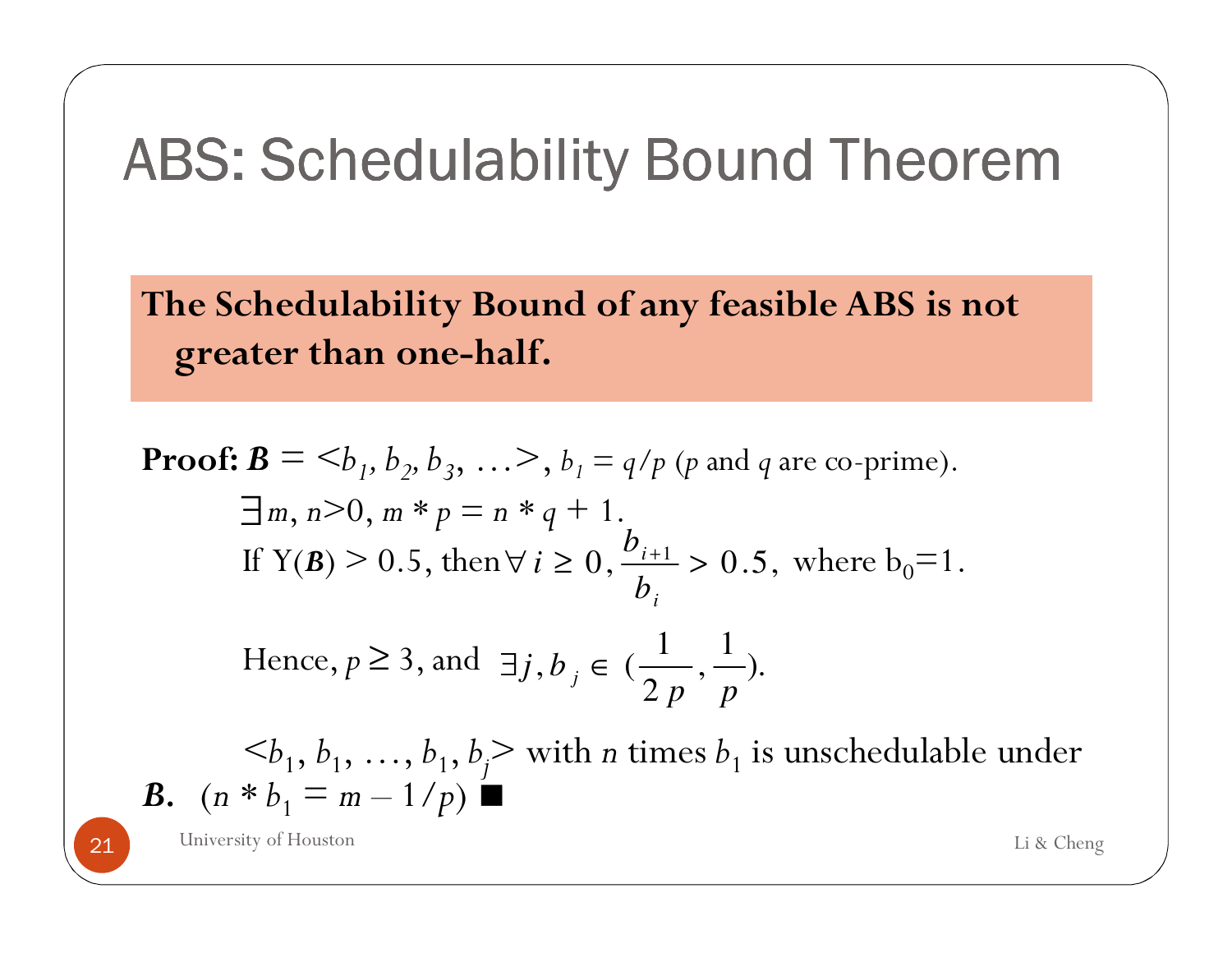### ABS: Special Cases

- Geometric ABS:  $G(m)$  = ,... 1 , 1 , 1 $m$ <sup>2</sup>  $m$ <sup>2</sup>
- Arithmetic ABS:  $A(m)$  = the contract of the contract of the contract of the contract of the contract of the contract of the contract of *nn* $\frac{-2}{n}$ ,  $\frac{n}{n}$  $\frac{n-1}{n}$ ,  $\frac{n}{n}$  $\frac{n-1}{n}, \frac{n-2}{n}, \frac{n-3}{n}, \dots, \frac{1}{n}$  $\frac{n-3}{2}$ 2 ,  $\frac{-1}{n-2}$   $\frac{n-2}{n-2}$
- Hybrid ABS:  $H(n, m)$  = , 1 $\begin{array}{ccc} \cdot & \cdot & \cdot & \cdot & \cdot \\ \cdot & \cdot & \cdot & \cdot & \cdot \\ \cdot & \cdot & \cdot & \cdot & \cdot \\ \cdot & \cdot & \cdot & \cdot & \cdot \end{array}$  $\frac{n-1}{n}$ ,  $\frac{n}{n}$ *n*

| B                  | $\Upsilon(\mathcal{B})$ | $\mathcal{O}(\mathcal{B})$     | Feasibility                |
|--------------------|-------------------------|--------------------------------|----------------------------|
| $\mathcal{G}(m)$   | $_{m}$                  | $m+1$                          | feasible                   |
| $\mathcal{A}(n)$   |                         | $\overline{2n}$                | feasible iff $n$ is an RMN |
| $\mathcal{H}(n,m)$ | $_{m}$                  | $\overline{2n}$<br>$^{2}(m+1)$ | feasible iff $n$ is an RMN |



,...

1

,

1

 $\cdot m$   $n \cdot m$   $n \cdot n$ 

,

1,

1

,...,

 $\frac{n-3}{2}$ 

−

2

 $\frac{-2}{n}$ ,  $\frac{n}{n}$ 

22 University of Houston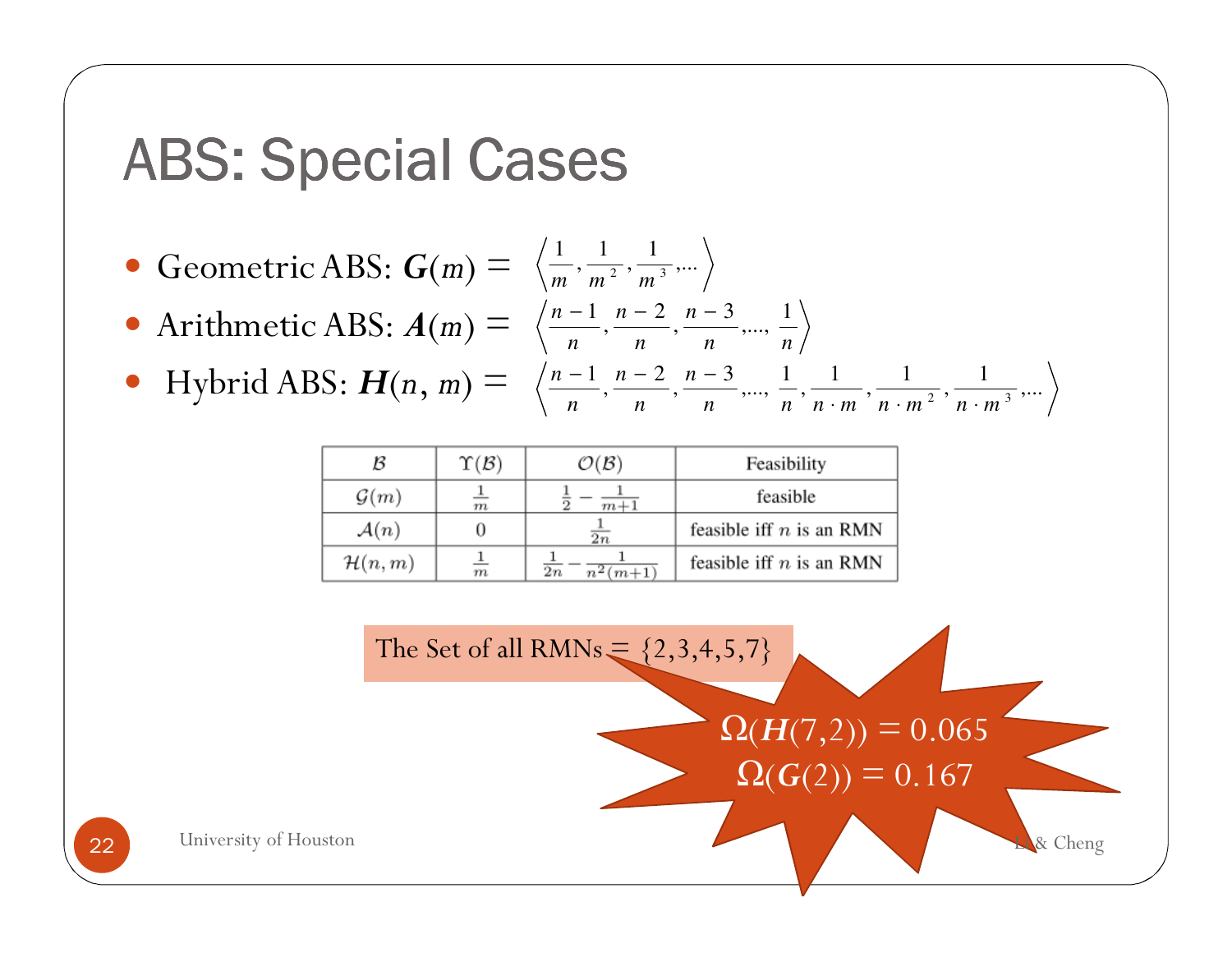### Extended ABS (E-ABS)

- Definition: a tuple  $E=(B, B')$ , where  $B = \langle b_1, b_2, b_3, \ldots \rangle$ ,  $B' = \langle b'_1, b'_2, b'_3, \ldots \rangle$  $b'$ <sub>2</sub>,  $b'$ <sub>3</sub>, …> are two ABSes;  $b_1$ + $b'$ <sub>1</sub><1 if neither *B* nor *B***'** is empty
	- The boundary sequence of  $E$  is  $\leq \dots$ , 1-b'<sub>2</sub>, 1-b'<sub>2</sub>  $1-b^{\prime}$ <sup>*l*</sup><sub>1</sub>, *b*<sub>1</sub>, *b*<sub>2</sub>, *b*<sub>3</sub>, ...>
	- $\Omega(E) \le \Omega(\mathcal{B})$  if  $\mathcal{B}'$  is not empty

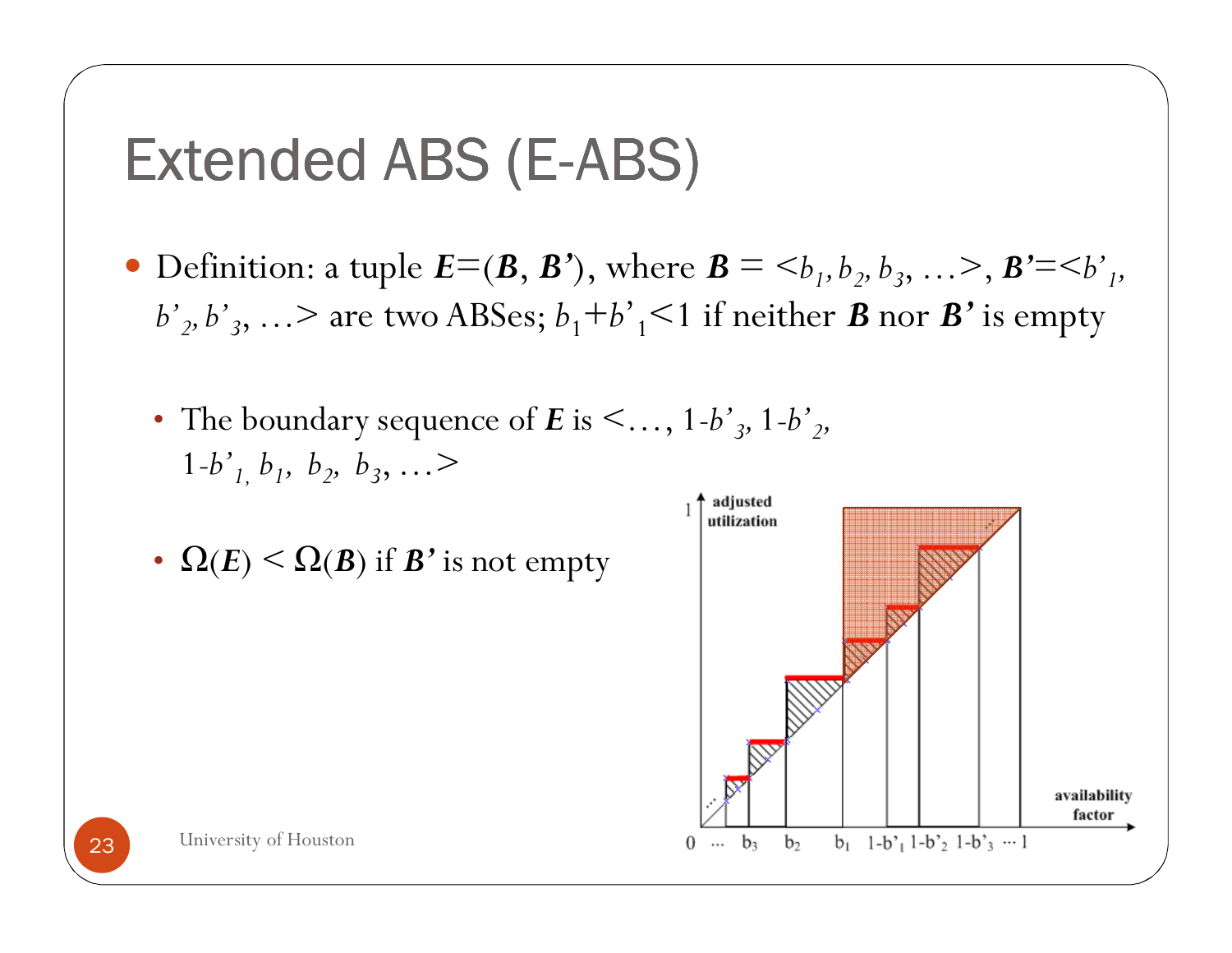

If a feasible E-ABS *E* has a different boundary sequence with  $Z(7, 2)$  and  $Y(E)=0.5$ , then  $\Omega(E) > \Omega(7,2),$  $where Z(n, m) = (H(n, m), \left\langle \frac{1}{n+m}, \frac{1}{n+m^2}, \frac{1}{n+m^3}, \dots \right\rangle).$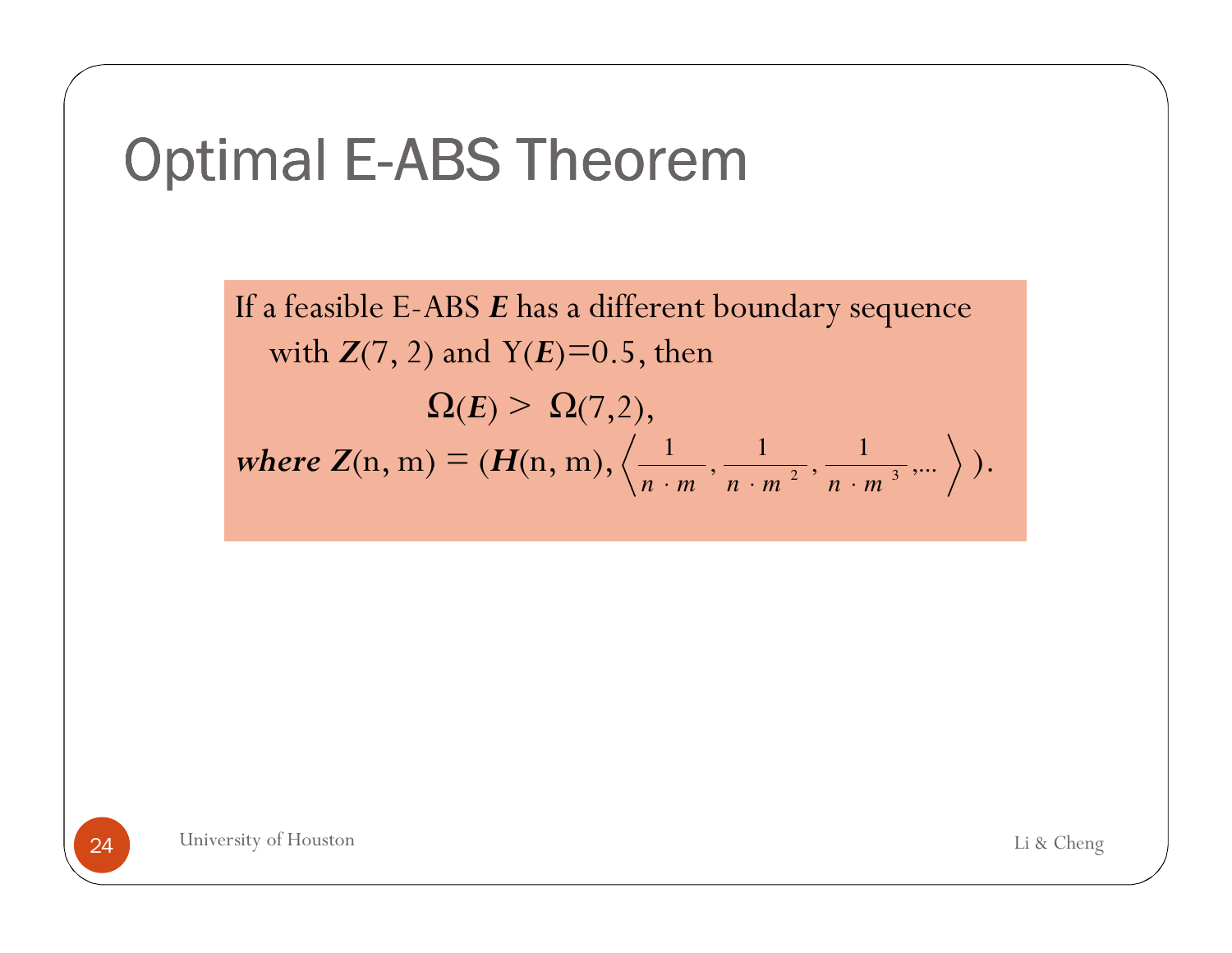

Magic7 is named for the SAA with *Z*(7,2), whose boundary sequence is

$$
\left\langle ..., \frac{55}{56}, \frac{27}{28}, \frac{13}{14}, \frac{6}{7}, \frac{5}{7}, \frac{4}{7}, \frac{3}{7}, \frac{2}{7}, \frac{1}{7}, \frac{1}{14}, \frac{1}{28}, \frac{1}{56}, \dots \right\rangle
$$

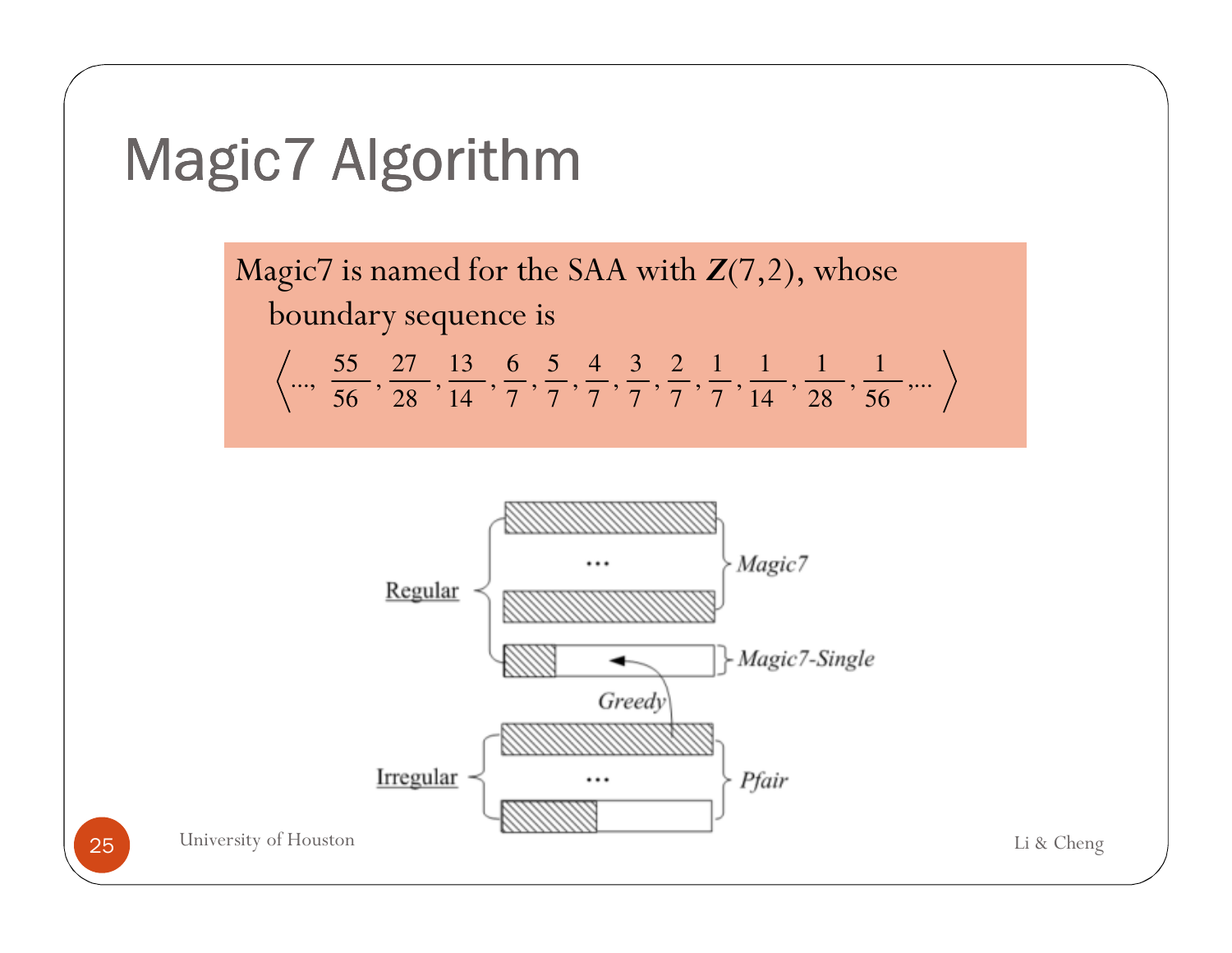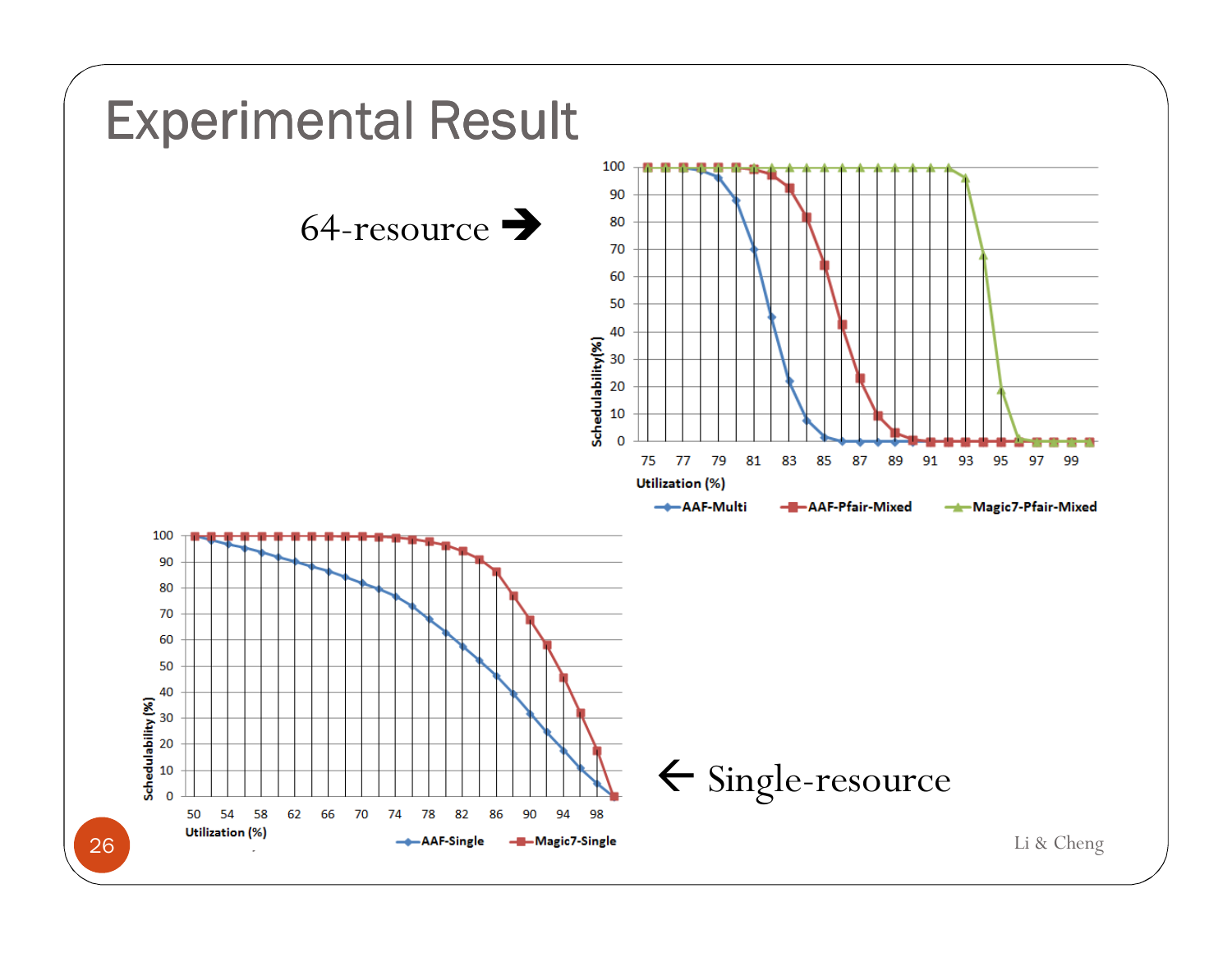### **Conclusion**

- Our algorithms can improve the resource utilization of Regularity-base Resource Partitioning with a semipartitioned scheduling strategy.
- The partition-migration overhead could be taken more into account in the future.